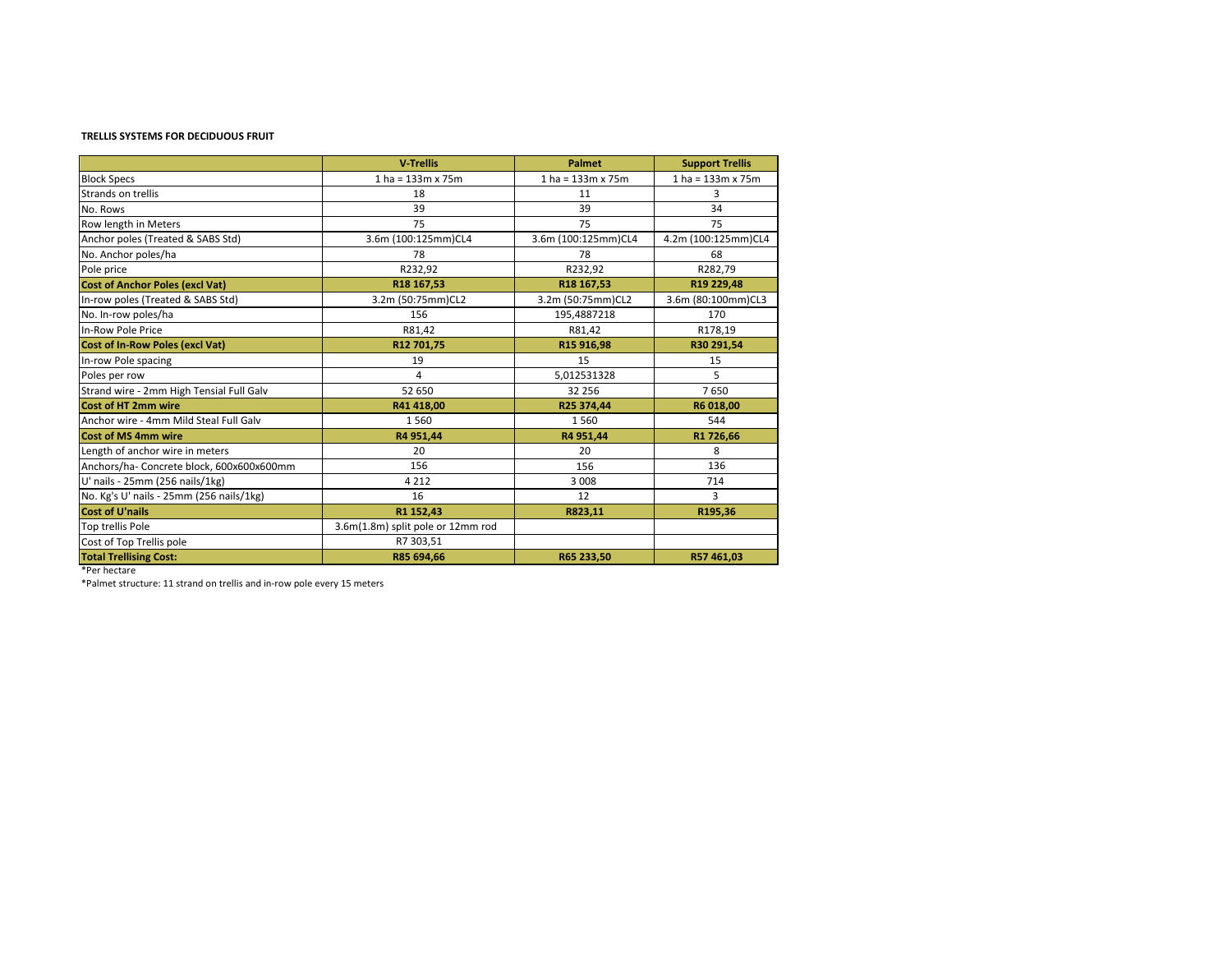## **DRAPE NET COSTS PER HA**

| <b>ITEMS</b>                                       | <b>POME FRUIT</b> | <b>APRICOTS &amp;</b><br><b>NECTARINES</b> | <b>PLUMS</b> | <b>CHERRIES</b>        | <b>PRUNE</b> |
|----------------------------------------------------|-------------------|--------------------------------------------|--------------|------------------------|--------------|
| <b>PLANT SPACING</b>                               | 4M X 1.5M         | 4M X 2M                                    |              | 3.28M X 2M 4.5M X 1.5M | 2.5M X 4.5M  |
| <b>INUMBER OF TREES PER HECTARE</b>                | 1667              | 1 2 5 0                                    | 1524         | 1481                   | 889          |
| <b>METER SQUARE</b>                                | 6                 | 8                                          |              |                        | 11           |
| NUMBER OF ROWS PER 1HA (100M/4M ROW TO ROW LENGTH) | 25                | 25                                         | 30           | 22                     | 40           |
| <b>COST OF NET PER ROW</b>                         | R5 926            | R7 901                                     | R7 901       | R7 901                 | R9 877       |
| ICOST OF NET PER 1HA                               | R148 151          | R197 525                                   | R240884      | R175 578               | R395 068     |
| <b>EMPLOYEE COSTS</b>                              | R6 997            | R6 997                                     | R6 997       | R6 997                 | R6 997       |
| <b>TOTAL COSTS PER HECTARE</b>                     | R155 148          | R204 522                                   | R247881      | R182 575               | R402 066     |

Additional info

*\*\*use white nets for red and bi-colour apples*

*\*\*Black nets for green apples*

*\*\*contractor fees is around R5200/ha to erect, take down and repair nets* 

*\*\*with proper care each net should last 10 to 15 years* 

*\*\*standard length of each net is 100 meters*

*\*\*note net prices differ from each supplier*